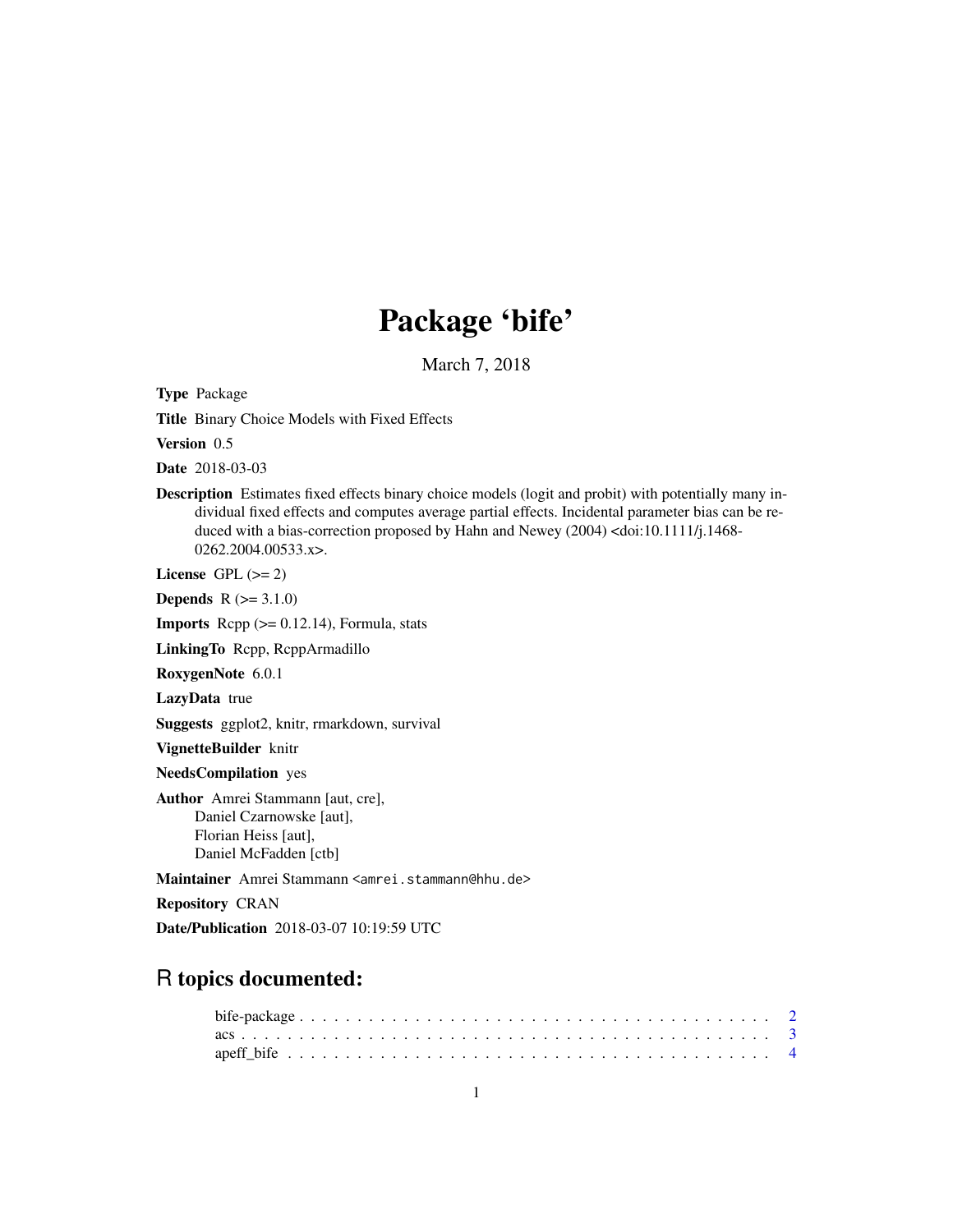# <span id="page-1-0"></span>2 bife-package

| Index | 18 |
|-------|----|
|       |    |
|       |    |
|       |    |
|       |    |
|       |    |
|       |    |
|       |    |
|       |    |
|       |    |
|       |    |
|       |    |
|       |    |

bife-package *Binary Choice Models with Fixed Effects*

# Description

Estimates fixed effects binary choice models (logit and probit) with potentially many individual fixed effects and computes average partial effects. Incidental parameter bias can be reduced with a bias-correction proposed by Hahn and Newey (2004) <doi:10.1111/j.1468-0262.2004.00533.x>.

# Details

The DESCRIPTION file:

| Package:              | bife                                                                                                      |
|-----------------------|-----------------------------------------------------------------------------------------------------------|
| Type:                 | Package                                                                                                   |
| Title:                | Binary Choice Models with Fixed Effects                                                                   |
| Version:              | 0.5                                                                                                       |
| Date:                 | 2018-03-03                                                                                                |
| Authors@R:            | c(person("Amrei", "Stammann", email = "amrei.stammann@hhu.de", role = c("aut", "cre")), person("Da        |
| Description:          | Estimates fixed effects binary choice models (logit and probit) with potentially many individual fixed ef |
| License:              | $GPL (= 2)$                                                                                               |
| Depends:              | $R$ ( $> = 3.1.0$ )                                                                                       |
| Imports:              | $\text{Rcpp} (> = 0.12.14)$ , Formula, stats                                                              |
| LinkingTo:            | Rcpp, RcppArmadillo                                                                                       |
| RoxygenNote:          | 6.0.1                                                                                                     |
| LazyData:             | true                                                                                                      |
| Suggests:             | ggplot2, knitr, rmarkdown, survival                                                                       |
| VignetteBuilder:      | knitr                                                                                                     |
| NeedsCompilation: yes |                                                                                                           |
| Author:               | Amrei Stammann [aut, cre], Daniel Czarnowske [aut], Florian Heiss [aut], Daniel McFadden [ctb]            |
| Maintainer:           | Amrei Stammann <amrei.stammann@hhu.de></amrei.stammann@hhu.de>                                            |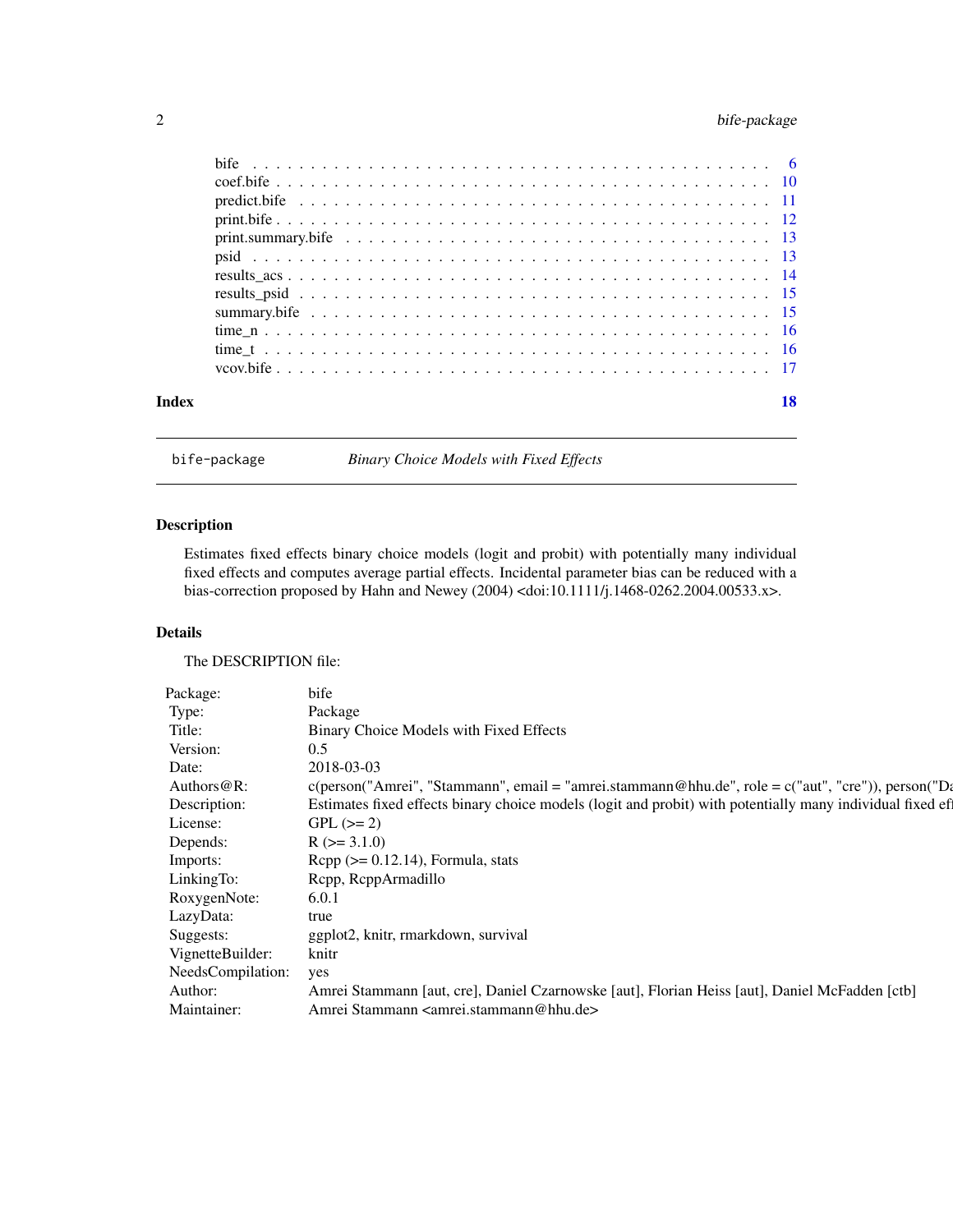<span id="page-2-0"></span>Index of help topics:

| acs                | Female labor force participation - "American    |
|--------------------|-------------------------------------------------|
|                    | Community Survey (ACS PUMS 2014)"               |
| apeff_bife         | Average Partial Effects for Binary Choice       |
|                    | Models with Fixed Effects                       |
| bife               | Binary Choice Models with Fixed Effects         |
| bife-package       | Binary Choice Models with Fixed Effects         |
| coef.bife          | Extract Model Coefficients                      |
| predict.bife       | Computes Predicted Probabilities                |
| print.bife         | Print 'bife'                                    |
| print.summary.bife | Print 'summary.bife'                            |
| psid               | Female labor force participation - "Panel Study |
|                    | of Income Dynamics"                             |
| results_acs        | Results "American Community Survey"             |
| results_psid       | Results "Panel Study of Income Dynamics"        |
| summary.bife       | Summarizing Binary Choice Models with Fixed     |
|                    | Effects                                         |
| $time_n$           | Computation time with varying N                 |
| $time_t$           | Computation time with varying T                 |
| ycov.bife          | Extract Covariance Matrix of Structural         |
|                    | Parameters                                      |

#### References

Hahn, J., and W. Newey (2004). "Jackknife and analytical bias reduction for nonlinear panel models." Econometrica 72(4), 1295-1319.

Stammann, A., F. Heiss, and D. McFadden (2016). "Estimating Fixed Effects Logit Models with Large Panel Data". Working paper.

acs *Female labor force participation - "American Community Survey (ACS PUMS 2014)"*

# Description

The sample is drawn from the American Community Survey (ACS PUMS 2014) were the panel structure is slightly different in comparison to the "classic" structure. Overall 662,775 married women in  $N = 51$  states were observed. Since each state is of different population size, this results in a highly unbalanced panel were the largest state consists of  $T_{max} = 74,752$  and the smallest of  $T_{min} = 855$  married women.

#### Usage

acs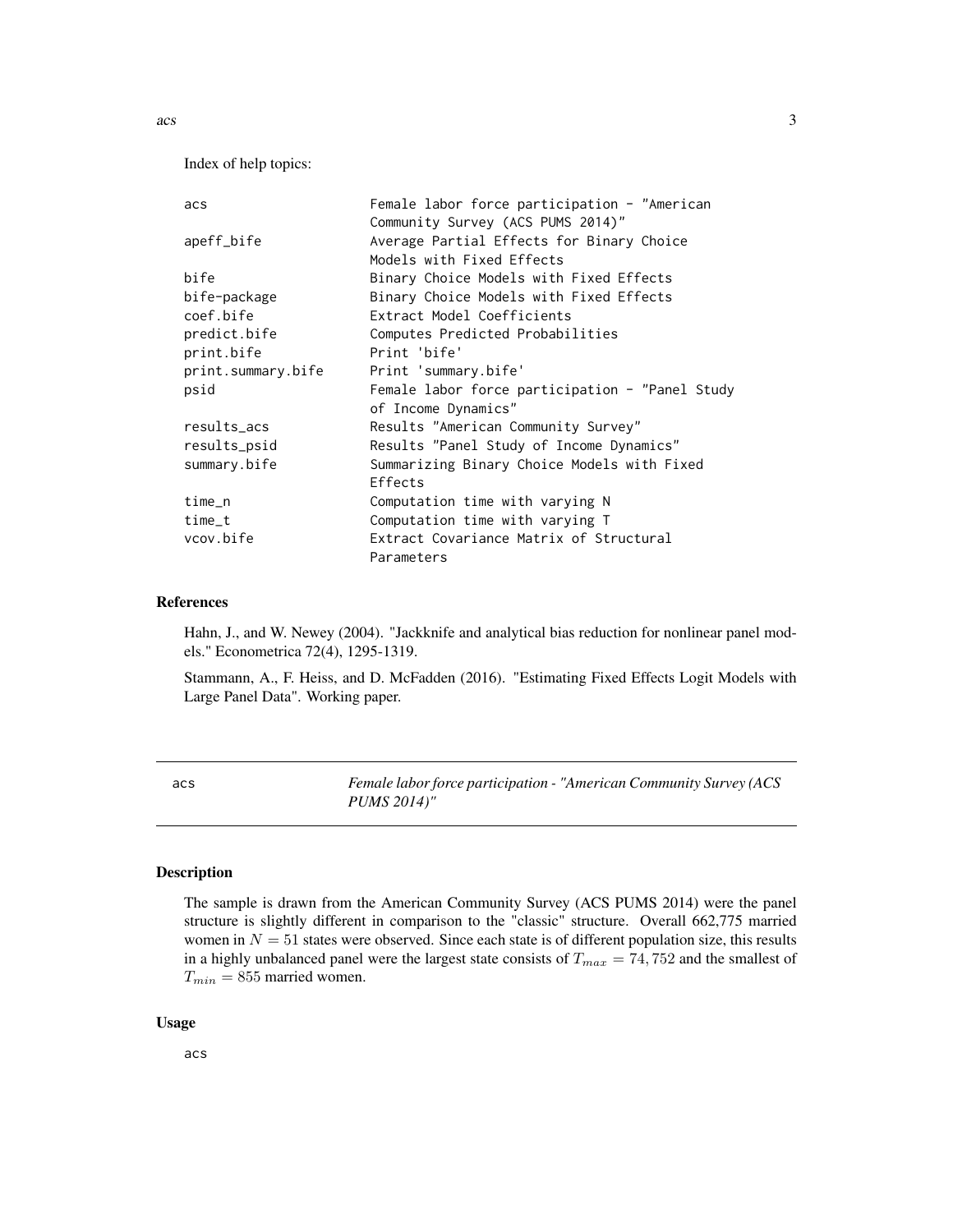# Format

A data frame with 662,775 rows:

ST state identifier

AGEP age of woman

FER indicates if a woman gave birth to a child within the past 12 months

PINCP total persons income

LFP labor force participation

# References

American Community Survey. <https://www.census.gov>.

#### See Also

[bife](#page-5-1)

apeff\_bife *Average Partial Effects for Binary Choice Models with Fixed Effects*

#### Description

apeff\_bife is a function used to compute average partial effects for fixed effects binary choice models. It is able to compute bias-corrected average partial effects derived by Newey and Hahn (2004) to account for the incidental parameters bias.

# Usage

```
apeff_bife(mod, discrete = NULL, bias_corr = "ana", iter_demeaning = 100,
  tol_demeaning = 1e-05, iter_offset = 1000, tol_offset = 1e-05)
```
# Arguments

| mod            | an object of class bife.                                                                                                                                                                                                              |
|----------------|---------------------------------------------------------------------------------------------------------------------------------------------------------------------------------------------------------------------------------------|
| discrete       | a description of the variables that are discrete regressors. For apert bife this<br>has to be a character string naming the discrete regressors. Default is NULL (no<br>$discrete$ regressor $(s)$ ).                                 |
| bias_corr      | an optional string that specifies the type of the bias correction: semi or analyti-<br>cal. The value should be any of the values "semi" or "ana". Default is "ana"<br>(analytical bias-correction). Details are given under Details. |
| iter_demeaning | an optional integer value that specifies the maximum number of iterations of the<br>demeaning algorithm. Default is 100. Details are given under Details.                                                                             |
| tol_demeaning  | an optional number that specifies the tolerance level of the demeaning algorithm.<br>Default is 1e-5. Details are given under Details.                                                                                                |

<span id="page-3-0"></span>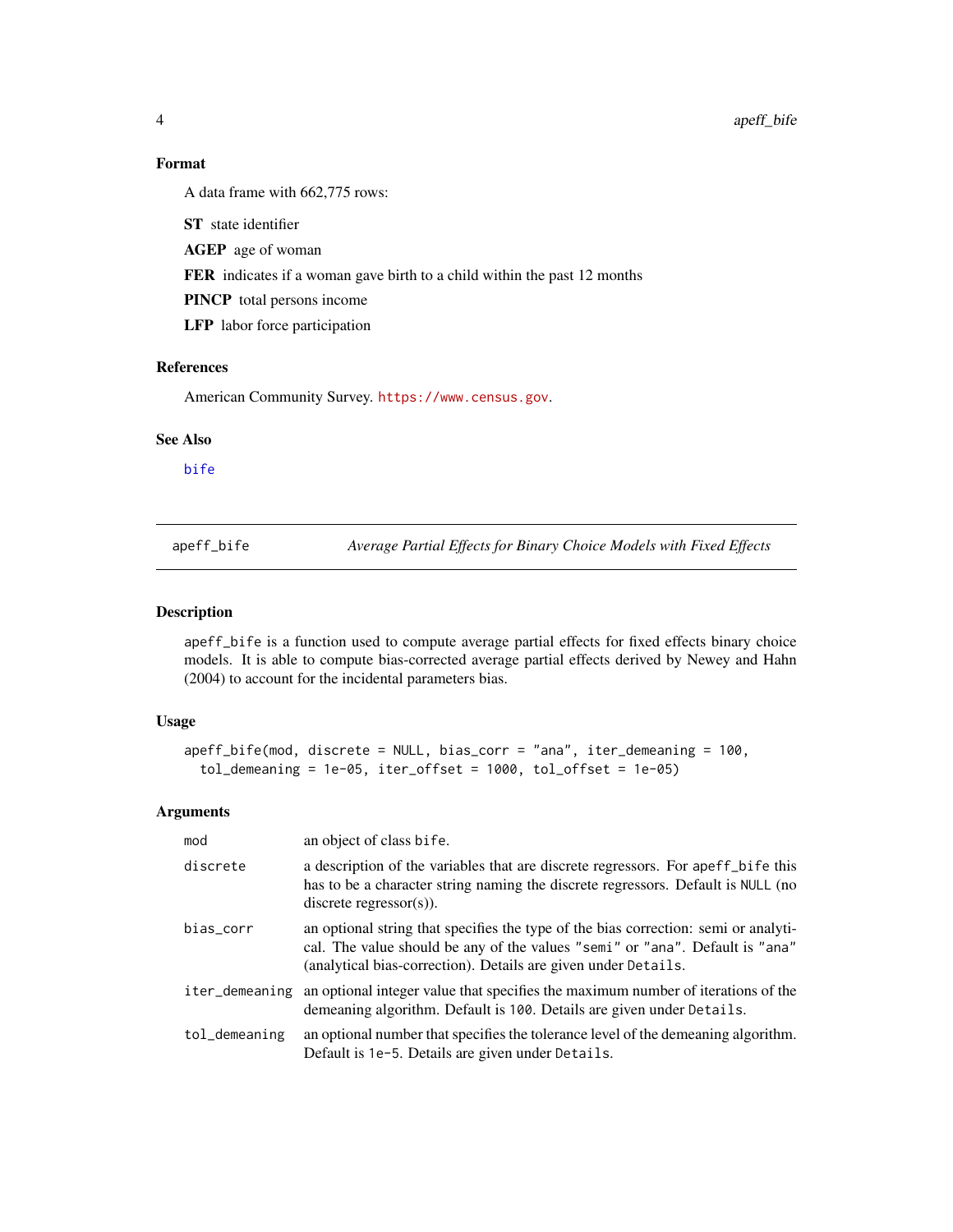<span id="page-4-0"></span>

| iter offset | an optional integer value that specifies the maximum number of iterations of the<br>offset algorithm for the computation of bias-adjusted fixed effects. Default is<br>1000. Details are given under Details. |
|-------------|---------------------------------------------------------------------------------------------------------------------------------------------------------------------------------------------------------------|
| tol offset  | an optional number that specifies the tolerance level of the offset algorithm for<br>the computation of bias-adjusted fixed effects. Default is 1e-5. Details are given<br>under Details.                     |

# **Details**

The semi bias-corrected average partial effects are computed as usual partial effects with the biasadjusted fixed effects and the bias-corrected structural parameters.

The analytical bias-corrected average partial effects follow Newey and Hahn (2004). For further details consult the description of bife.

Note: Bias-corrected partial effects can be only returned if the object mod returns bias-corrected coefficients, i.e. if a bias-correction has been used in the previous bife command.

#### Value

An object of apeff\_bife returns a named matrix with at least a first column "apeff" containing the uncorrected average partial effects of the structural variables. An optional second column "apeff corrected" is returned containing the corrected average partial effects of the structural variables.

#### Author(s)

Amrei Stammann, Daniel Czarnowske, Florian Heiss, Daniel McFadden

#### References

Hahn, J., and W. Newey (2004). "Jackknife and analytical bias reduction for nonlinear panel models." Econometrica 72(4), 1295-1319.

Stammann, A., F. Heiss, and D. McFadden (2016). "Estimating Fixed Effects Logit Models with Large Panel Data". Working paper.

#### See Also

[bife](#page-5-1)

#### Examples

```
library("bife")
```

```
# Load 'psid' dataset
dataset <- psid
head(dataset)
# Fixed effects logit model w/o bias-correction
mod_no <- bife(LFP ~ AGE + I(INCH / 1000) + KID1 + KID2 + KID3 | ID,
data = dataset, bias_corr = "no")
```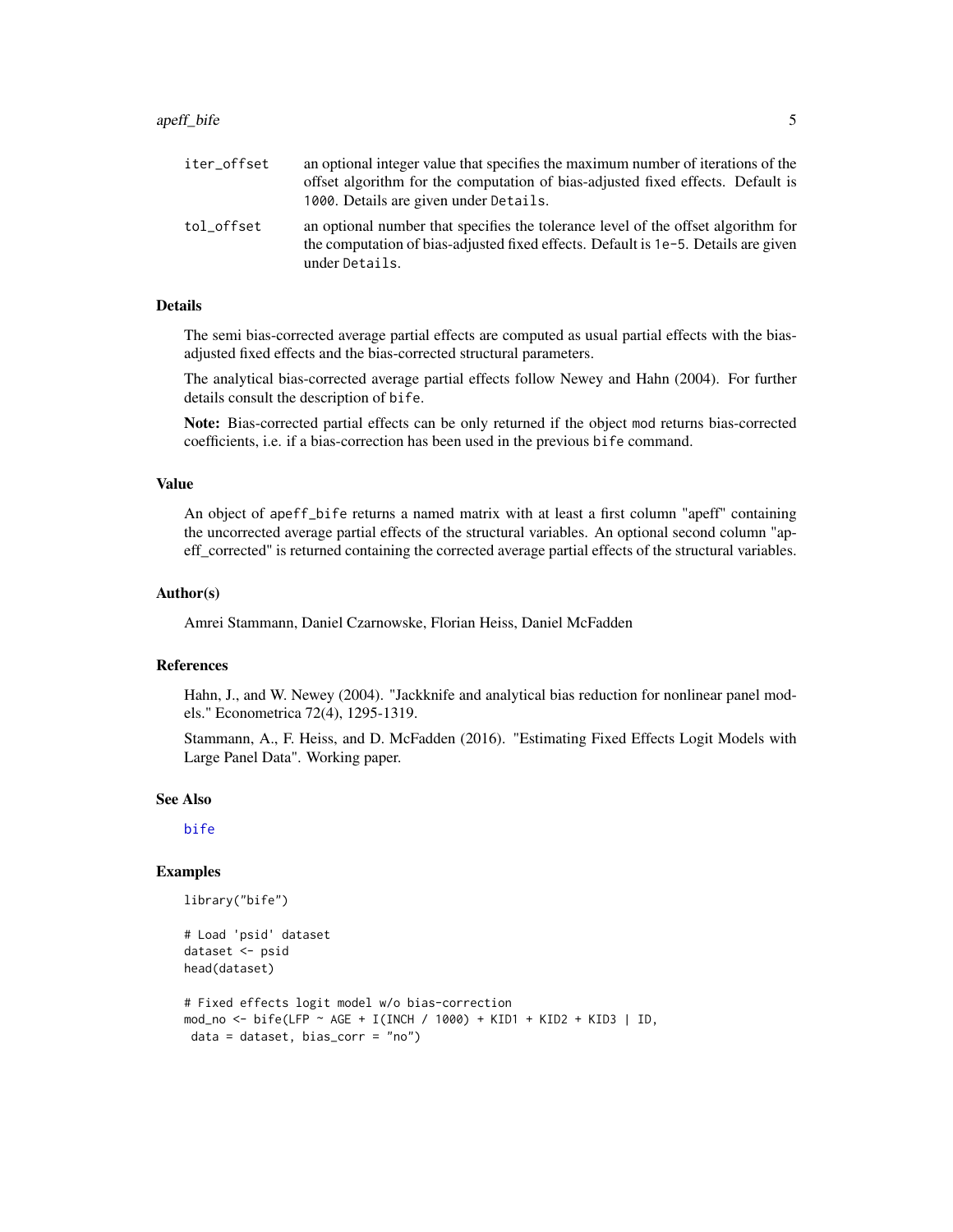```
# Compute uncorrected average partial effects for mod_no
# Note: bias_corr does not affect the result
apeff_bife(mod_no, discrete = c("KID1", "KID2", "KID3"))
# Fixed effects logit model with analytical bias-correction
mod_ana <- bife(LFP ~ AGE + I(INCH / 1000) + KID1 + KID2 + KID3 | ID,
data = dataset)
# Compute semi-corrected average partial effects for mod_ana
apeff_bife(mod_ana, discrete = c("KID1", "KID2", "KID3"),
bias_corr = "semi")
# Compute analytical bias-corrected average partial effects
# for mod_ana
apeff_bife(mod_ana, discrete = c("KID1", "KID2", "KID3"))
```
<span id="page-5-1"></span>bife *Binary Choice Models with Fixed Effects*

#### Description

bife is used to fit fixed effects binary choice models (logit and probit) based on an unconditional likelihood approach. It is tailored for the fast estimation of binary choice models with potentially many individual fixed effects. The large dummy variable matrix is avoided by a special iteratively reweighted least squares demeaning algorithm (Stammann, Heiss, and McFadden, 2016). The incidental parameter bias occuring in panels with shorter time horizons can be reduced by analytical bias-correction (Newey and Hahn, 2004). If no bias-correction is applied, the estimated coefficients will be identical to the ones obtained by glm. However, bife will compute faster than glm, if the model exhibits many fixed effects.

Remark: The term fixed effect is used in econometrician's sense of having a time-constant dummy for each individual. All other parameters in the model are referred to as structural parameters.

#### Usage

```
bife(formula, data = list(), beta_start = NULL, model = "logit",
  bias_corr = "ana", iter_demeaning = 100L, tol_demeaning = 1e-05,
  iter_offset = 1000L, tol_offset = 1e-05)
```
#### Arguments

| formula    | an object of class "formula" (or one that can be coerced to that class): a sym-<br>bolic description of the model to be fitted. formula must be of type $y$ x  id where<br>the id refers to an individual identifier (fixed effects). |
|------------|---------------------------------------------------------------------------------------------------------------------------------------------------------------------------------------------------------------------------------------|
| data       | an optional data frame, list or environment (or object coercible by as . data. frame<br>to a data frame) containing the variables in the model.                                                                                       |
| beta_start | an optional vector of starting values used for the structural parameters in the<br>demeaning algorithm. Default is zero for all structural parameters.                                                                                |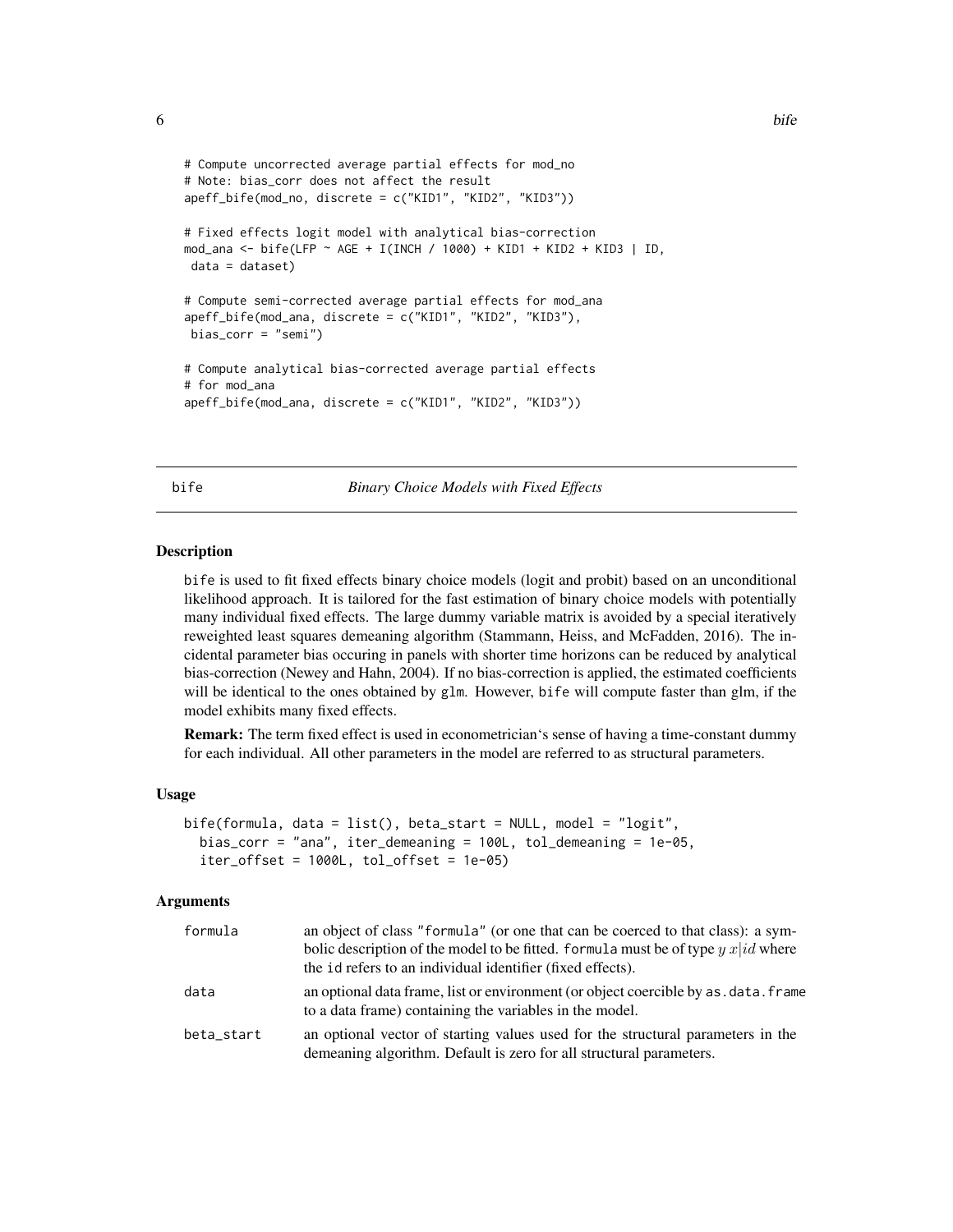| model          | the description of the error distribution and link function to be used in the model.<br>For bife this has to be a character string naming the model function. The value<br>should be any of "logit" or "probit". Default is "logit". |
|----------------|--------------------------------------------------------------------------------------------------------------------------------------------------------------------------------------------------------------------------------------|
| bias_corr      | an optional string that specifies the type of the bias-correction: no bias-correction<br>or analytical. The value should be any of "no" or "ana". Default is "ana" (an-<br>alytical).                                                |
| iter_demeaning | an optional integer value that specifies the maximum number of iterations of the<br>demeaning algorithm. Default is 100. Details are given under Details.                                                                            |
| tol_demeaning  | an optional number that specifies the tolerance level of the demeaning algorithm.<br>Default is 1e-5. Details are given under Details.                                                                                               |
| iter_offset    | an optional integer value that specifies the maximum number of iterations of the<br>offset algorithm for the computation of bias-adjusted fixed effects. Default is<br>1000. Details are given under Details.                        |
| tol_offset     | an optional number that specifies the tolerance level of the offset algorithm for<br>the computation of bias-adjusted fixed effects. Default is 1e-5. Details are given<br>under Details.                                            |
|                |                                                                                                                                                                                                                                      |

# Details

A typical predictor has the form response terms|id where response is the binary response vector (0-1 coded), terms is a series of terms which specifies a linear predictor for the response, and refers to an individual identifier. The linear predictor must not include any constant regressors due to the perfect collinearity with the fixed effects. Since individuals with a non-varying response do not contribute to the log likelihood they are dropped from the estimation procedure (unlike glm). The analytical bias-correction follows Newey and Hahn (2004).

Details for iter demeaning and tol demeaning: A special iteratively reweighted least squares demeaning algorithm is used following Stammann, A., F. Heiss, and D. McFadden (2016). The stopping criterion is defined as  $||b(i) - b(i - 1)|| < tol_demeaning$ .

Details for iter\_offset and tol\_offset: The bias-adjusted fixed effects are computed via an iteratively reweighted least (IWLS) squares algorithm efficiently tailored to sparse data. The algorithm includes the bias-corrected structural parameters in the linear predictor during fitting. The stopping criterion in the IWLS algorithm is defined as  $any(|b(i) - b(i - 1)|/|b(i - 1)|) < tol_offset.$ 

#### Value

An object of class bife is a list containing the following components:

| par         |                                                                            |
|-------------|----------------------------------------------------------------------------|
| \$beta      | a vector of the uncorrected structural parameters                          |
| \$alpha     | a vector of the uncorrected fixed effects                                  |
| \$se_beta   | a vector of the standard errors of the uncorrected structural parameters   |
| \$se_alpha  | a vector of the standard errors of the uncorrected fixed effects           |
| \$beta_vcov | a matrix of the covariance matrix of the uncorrected structural parameters |
| \$avg_alpha | the average of the uncorrected fixed effects                               |
| par_corr    |                                                                            |
|             |                                                                            |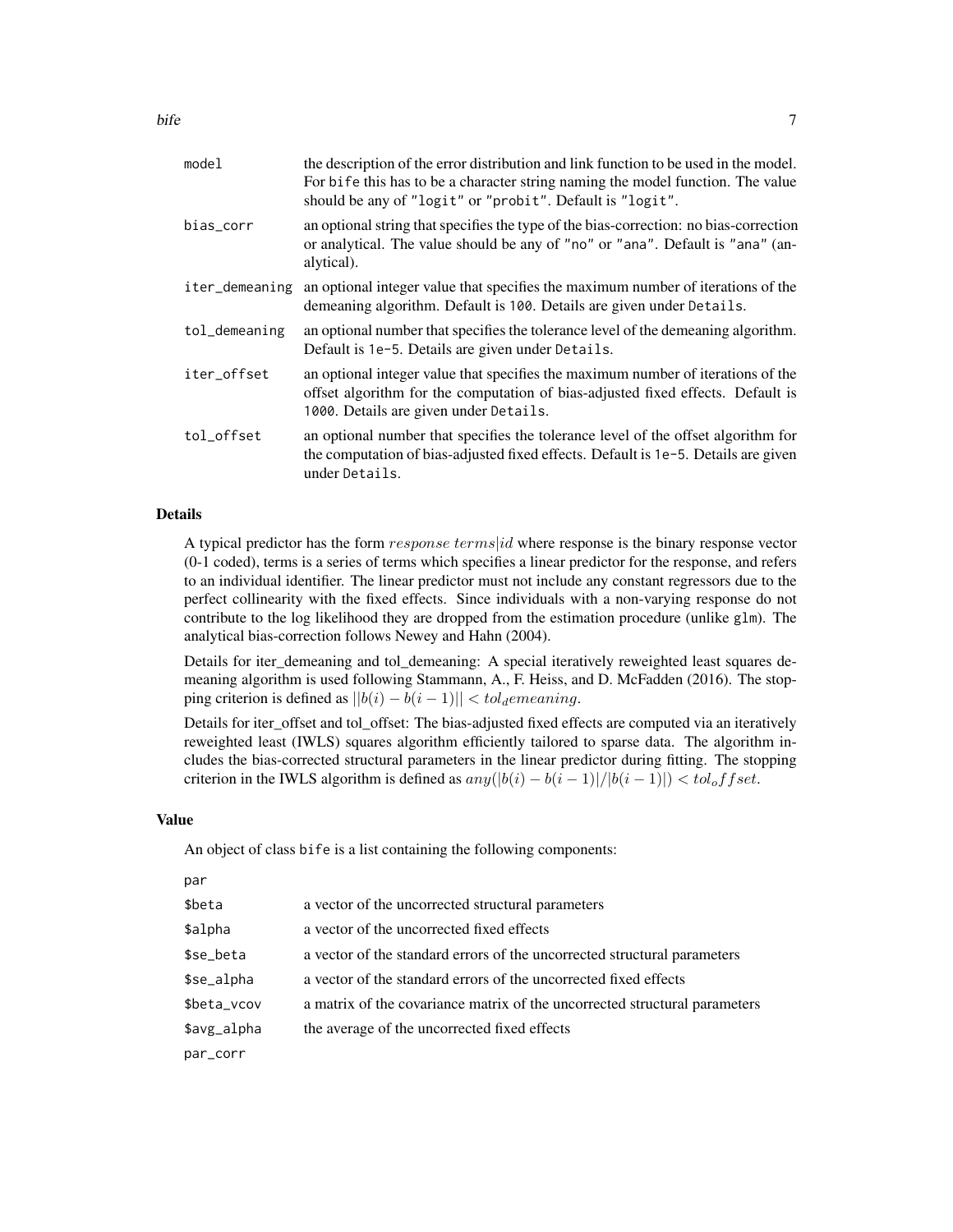| \$beta           | a vector of the bias-corrected structural parameters                                                   |
|------------------|--------------------------------------------------------------------------------------------------------|
| \$alpha          | a vector of the bias-adjusted fixed effects                                                            |
| \$se_beta        | a vector of the standard errors of the bias-corrected structural parameters                            |
| \$se_alpha       | a vector of the standard errors of the bias-adjusted fixed effects                                     |
| \$beta_vcov      | a matrix of the covariance matrix of the bias-corrected structural parameters                          |
| \$avg_alpha      | the average of the bias-adjusted fixed effects                                                         |
| logl_info        |                                                                                                        |
| \$nobs           | number of observations                                                                                 |
| \$k              | number of loglikelihood parameters                                                                     |
| \$loglik         | the log likelihood value given the uncorrected parameters                                              |
| \$events         | number of events                                                                                       |
| \$iter_demeaning |                                                                                                        |
| \$conv_demeaning | the number of iterations of the demeaning algorithm                                                    |
|                  | a logical value indicating convergence of the demeaning algorithm                                      |
| \$loklik_corr    | the log likelihood given the bias-corrected/-adjusted parameters                                       |
| \$iter_offset    | the number of iterations of the offset algorithm                                                       |
| \$conv_offset    | a logical value indicating convergence of the offset algorithm                                         |
| model_info       |                                                                                                        |
| \$used_ids       | a vector of the retained ids during fitting                                                            |
| \$у              | the response vector given \$used.ids                                                                   |
| \$beta_start     | a vector of used starting values                                                                       |
| \$Х              | the model matrix given \$used.ids                                                                      |
| \$id             | a vector of the individual identifier given \$used.ids                                                 |
| \$t              | a vector of the time identifier given \$used.ids                                                       |
| \$drop_pc        | number of individuals dropped during fitting due to non-varying response (per-<br>fect classification) |
| \$drop_NA        | number of individuals dropped due to missing values                                                    |
| .                | further objects passed to other methods in bife                                                        |

#### Author(s)

Amrei Stammann, Daniel Czarnowske, Florian Heiss, Daniel McFadden

# References

Hahn, J., and W. Newey (2004). "Jackknife and analytical bias reduction for nonlinear panel models". Econometrica 72(4), 1295-1319.

Stammann, A., F. Heiss, and D. McFadden (2016). "Estimating Fixed Effects Logit Models with Large Panel Data". Working paper.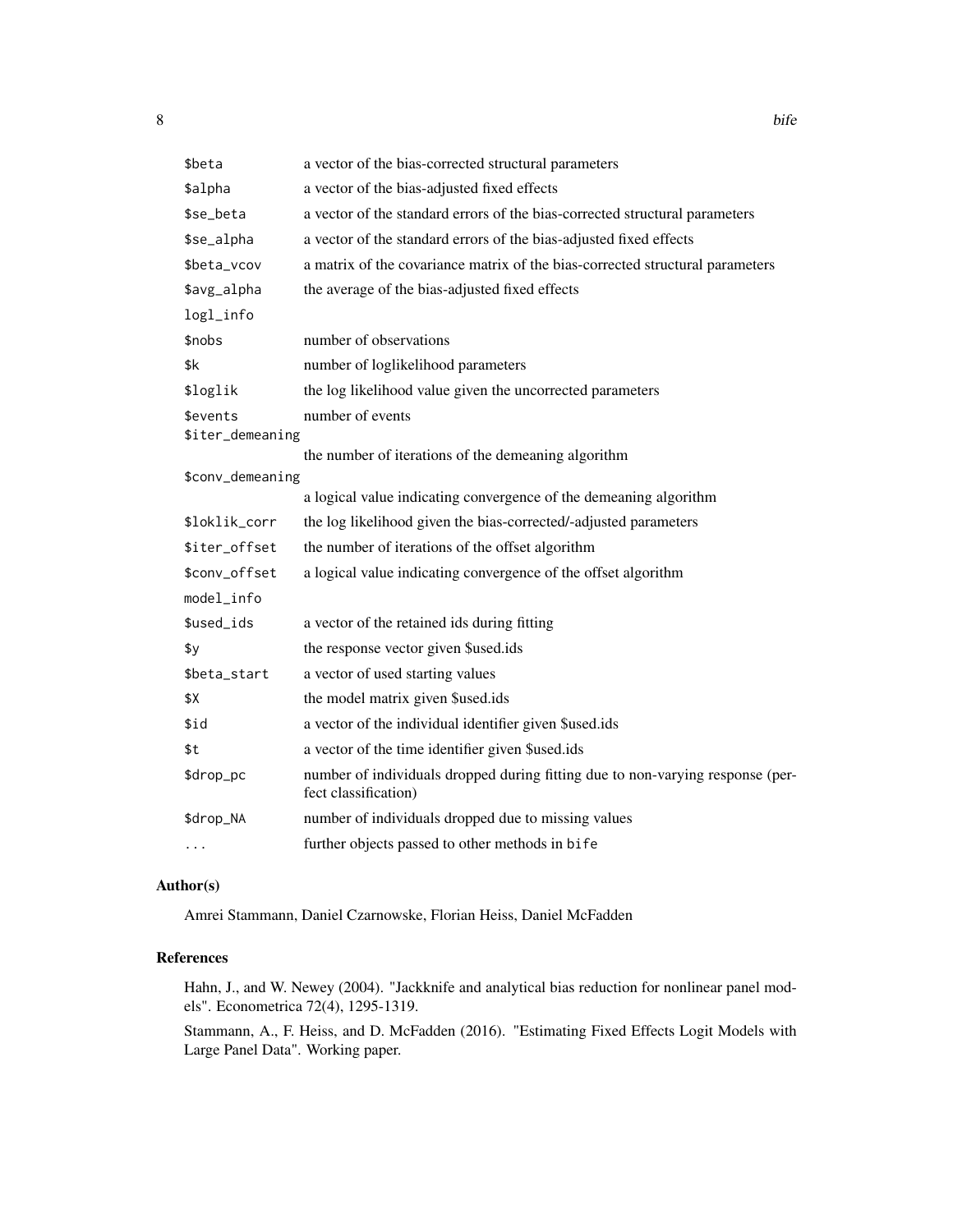#### bife the set of the set of the set of the set of the set of the set of the set of the set of the set of the set of the set of the set of the set of the set of the set of the set of the set of the set of the set of the set

## Examples

```
library("bife")
# Load 'psid' dataset
dataset <- psid
head(dataset)
# Fixed effects logit model w/o bias-correction
mod_no <- bife(LFP ~ AGE + I(INCH / 1000) + KID1 + KID2 + KID3 | ID,
data = dataset, bias_corr = "no")# Summary of uncorrected structural parameters only
summary(mod_no)
# Summary plus fixed effects
summary(mod_no, fixed = TRUE)
# Fixed effects logit model with analytical bias-correction
mod_ana <- bife(LFP ~ AGE + I(INCH / 1000) + KID1 + KID2 + KID3 | ID,
 data = dataset)
# Summary of bias-corrected structural parameters only
summary(mod_ana)
# Summary of uncorrected structural parameters only
summary(mod_ana, corrected = FALSE)
# Summary of bias-corrected structural parameters plus -adjusted
# fixed effects
summary(mod_ana, fixed = TRUE)
# Extract bias-corrected structural parameters of mod_ana
beta_ana <- coef(mod_ana)
print(beta_ana)
# Extract bias-adjusted fixed effects of mod_ana
alpha_ana <- coef(mod_ana, fixed = TRUE)
print(alpha_ana)
# Extract uncorrected structural parameters of mod_ana
beta_no <- coef(mod_ana, corrected = FALSE)
print(beta_no)
# Extract covariance matrix of bias-corrected structural
# parameters of mod_ana
vcov_ana <- vcov(mod_ana)
print(vcov_ana)
# Extract covariance matrix of uncorrected structural parameters
# of mod_ana
vcov_no <- vcov(mod_ana, corrected = FALSE)
print(vcov_no)
```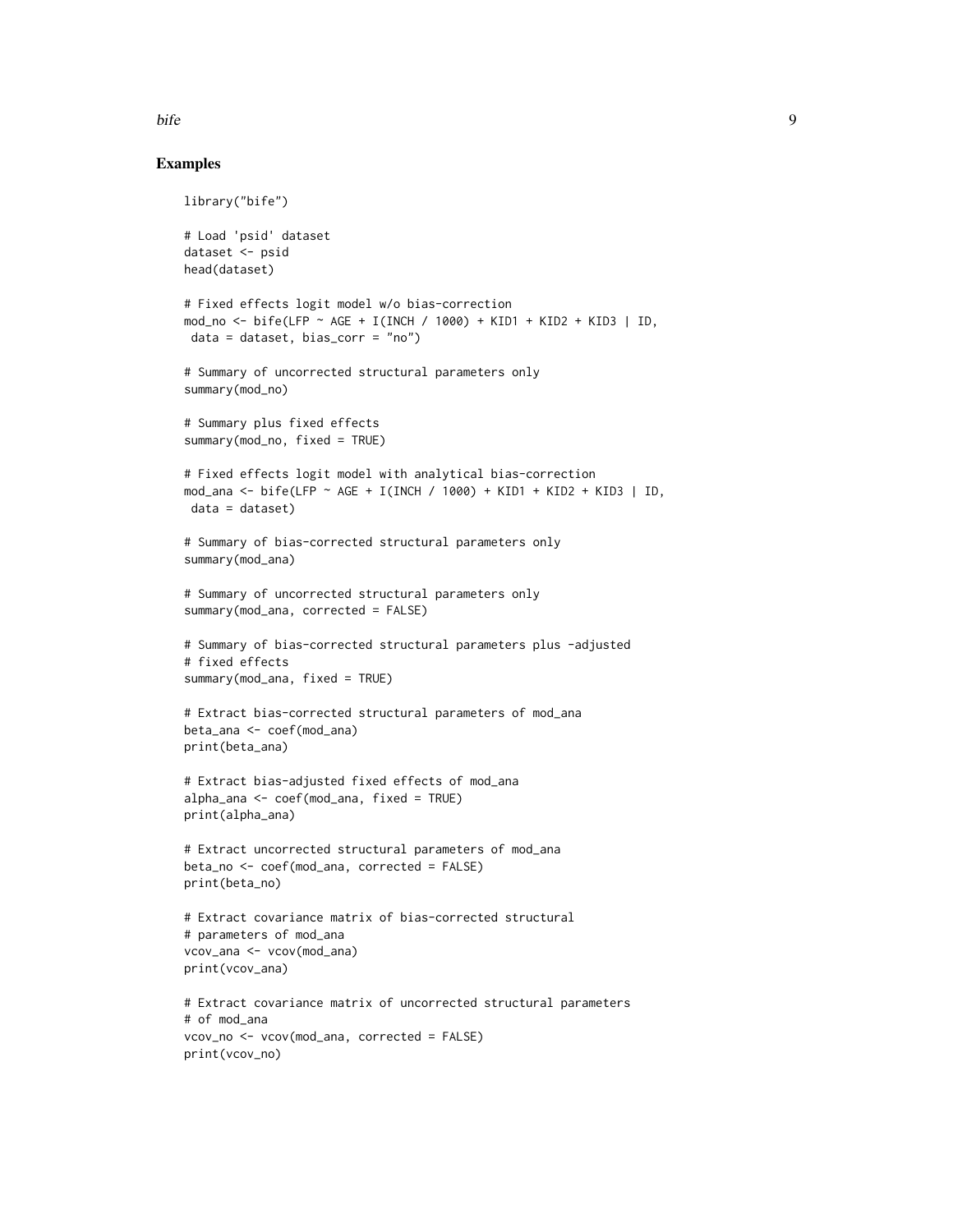<span id="page-9-0"></span>coef.bife *Extract Model Coefficients*

# Description

coef.bife is a generic function which extracts model coefficients from objects returned by bife.

# Usage

```
## S3 method for class 'bife'
coef(object, corrected = TRUE, fixed = FALSE, ...)
```
# Arguments

| object    | an object of class bife.                                                                                                                                   |
|-----------|------------------------------------------------------------------------------------------------------------------------------------------------------------|
| corrected | an optional logical flag that specifies whether bias-corrected or uncorrected co-<br>efficients are displayed. Default is TRUE (bias-corrected).           |
| fixed     | an optional logical flag that specifies whether the structural parameters or the<br>fixed effects are displayed. Default is FALSE (structural parameters). |
| $\ddotsc$ | other arguments                                                                                                                                            |

#### Value

The function coef.bife returns a named vector of coefficients.

### Author(s)

Amrei Stammann, Daniel Czarnowske, Florian Heiss, Daniel McFadden

# See Also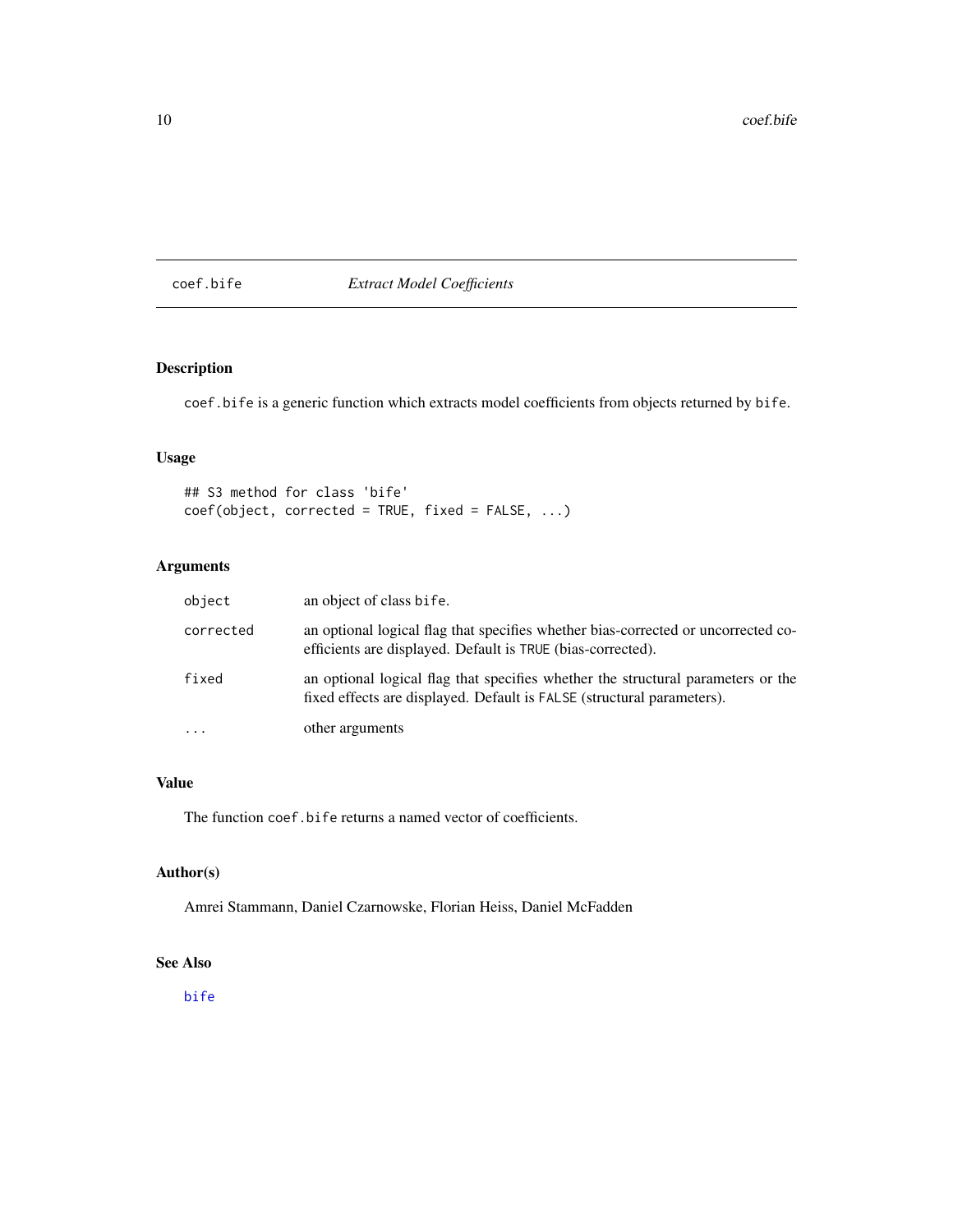<span id="page-10-0"></span>

## Description

Returns the predicted probabilities of an object returned by bife.

# Usage

```
## S3 method for class 'bife'
predict(object, X_new = NULL, alpha_new = NULL,
  corrected = TRUE, ...
```
# Arguments

| object    | an object of class bife.                                                                                                                                               |
|-----------|------------------------------------------------------------------------------------------------------------------------------------------------------------------------|
| X_new     | a regressor matrix for predictions. If not supplied predictions are based on the<br>matrix returned by the object bife. See Details.                                   |
| alpha_new | a scalar or vector of fixed effects. If not supplied predictions are based on the<br>vector of fixed effects returned by bife. See Details.                            |
| corrected | an optional logical flag that specifies whether the predicted probabilities are<br>based on the bias-corrected/-adjusted parameters. Default is TRUE (bias-corrected). |
| $\cdots$  | other arguments                                                                                                                                                        |

#### Details

The regressor matrix returned by the object bife only includes individuals that were not dropped during fitting due to a non-varying response (perfect classification). The predicted probabilities of those observations are equal to their response.

If alpha\_new is supplied as a scalar each predicted probability is computed with the same fixed effect. If alpha\_new is supplied as a vector it has to be of same dimension as the corresponding regressor matrix.

# Value

The function predict.bife returns a (named) vector of predicted probabilities.

# Author(s)

Amrei Stammann, Daniel Czarnowske, Florian Heiss, Daniel McFadden

#### See Also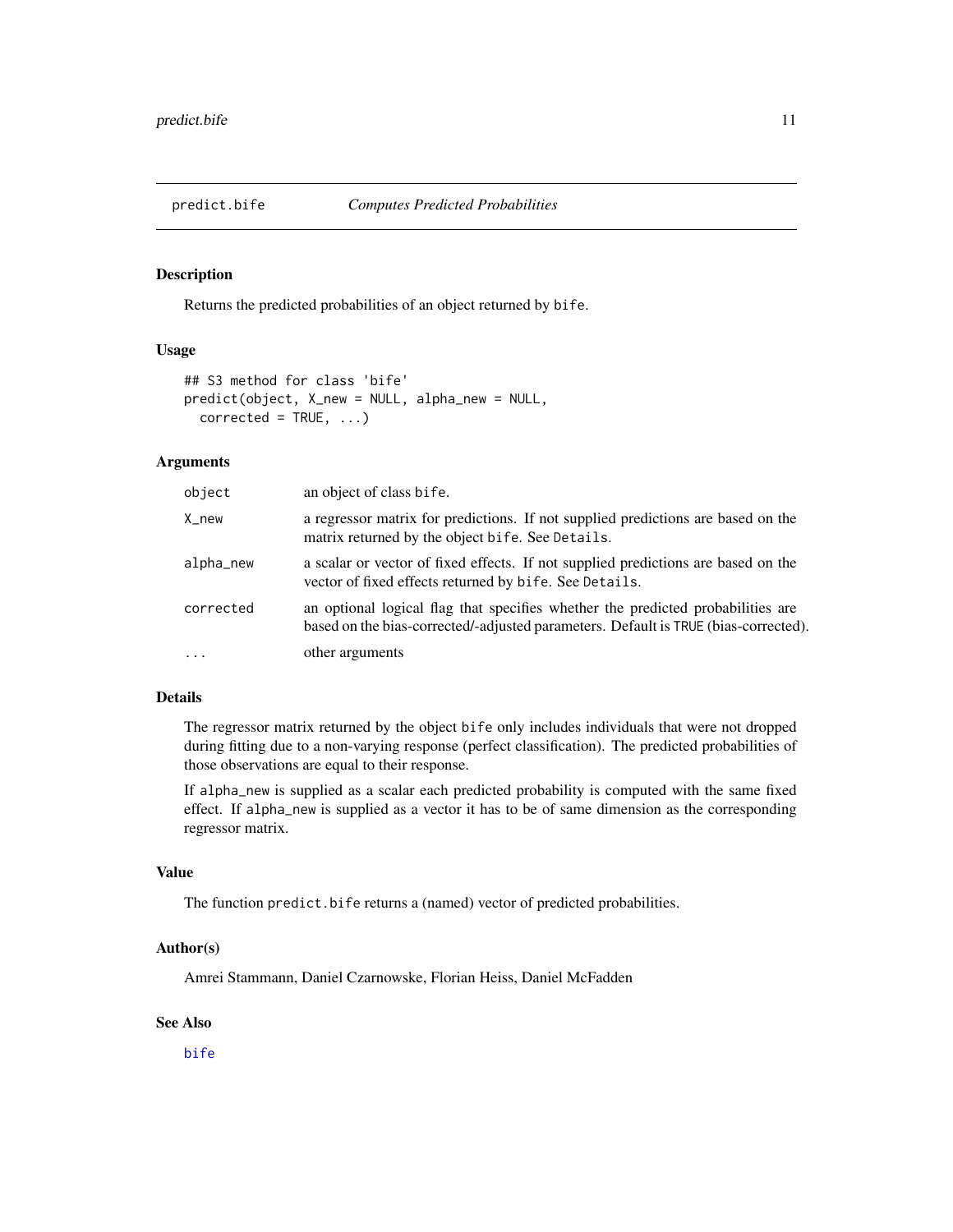#### Examples

```
library("bife")
# Load 'psid' dataset
dataset <- psid
head(dataset)
# Fixed effects logit model w/o bias-correction
mod_no <- bife(LFP ~ AGE + I(INCH / 1000) + KID1 + KID2 + KID3 | ID,
data = dataset, bias_corr = "no")
# Compute predicted probabilities based on the regressor matrix
# and fixed effects stored in 'mod_no'
prob <- predict(mod_no)
# Compute predicted probabilities based on the regressor matrix
# and all fixed effects set to zero
prob_zero <- predict(mod_no, alpha_new = 0.0)
```
print.bife *Print* bife

### Description

print.bife is a generic function which displays some minimal information from objects returned by bife.

#### Usage

## S3 method for class 'bife' print(x, digits = max(3, getOption("digits") - 3), ...)

# Arguments

|        | an object of class bife.                                                                        |
|--------|-------------------------------------------------------------------------------------------------|
| digits | integer indicating the number of decimal places. Default is $max(3, getOption("digits") - 3)$ . |
| .      | other arguments                                                                                 |

#### Author(s)

Amrei Stammann, Daniel Czarnowske, Florian Heiss, Daniel McFadden

#### See Also

<span id="page-11-0"></span>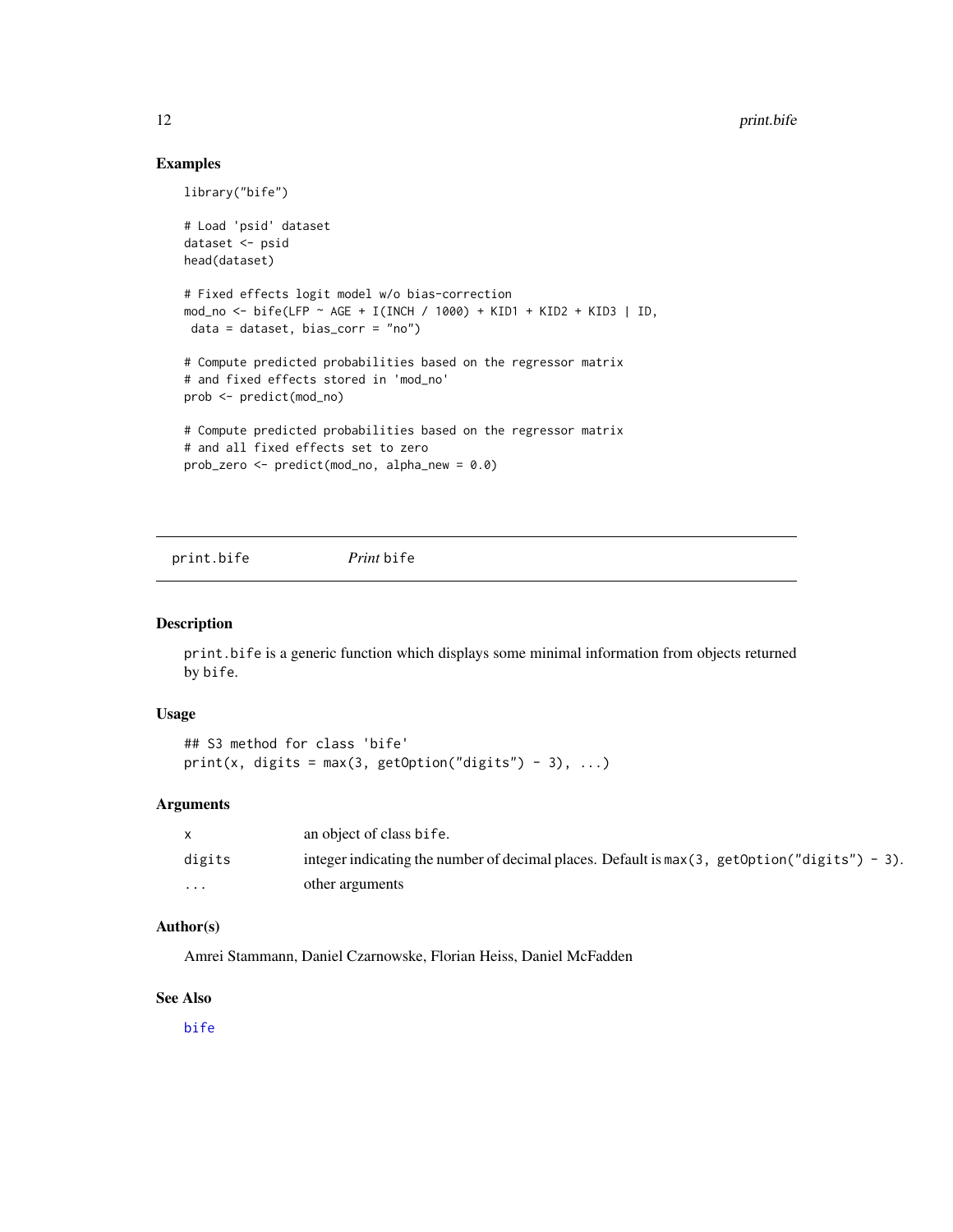<span id="page-12-0"></span>print.summary.bife *Print* summary.bife

# Description

print.summary.bife is a generic function which displays summary statistics from objects returned by summary.bife.

#### Usage

```
## S3 method for class 'summary.bife'
print(x, digits = max(3, getOption("digits") - 3), ...)
```
# Arguments

|                         | an object of class summary.bife.                                                                |
|-------------------------|-------------------------------------------------------------------------------------------------|
| digits                  | integer indicating the number of decimal places. Default is $max(3, getOption("digits") - 3)$ . |
| $\cdot$ $\cdot$ $\cdot$ | other arguments                                                                                 |

## Author(s)

Amrei Stammann, Daniel Czarnowske, Florian Heiss, Daniel McFadden

#### See Also

[bife](#page-5-1)

psid *Female labor force participation - "Panel Study of Income Dynamics"*

# Description

The sample was obtained from the "Panel Study of Income Dynamics" and contains information about  $N = 1461$  women that were observed over  $T = 9$  years.

# Usage

psid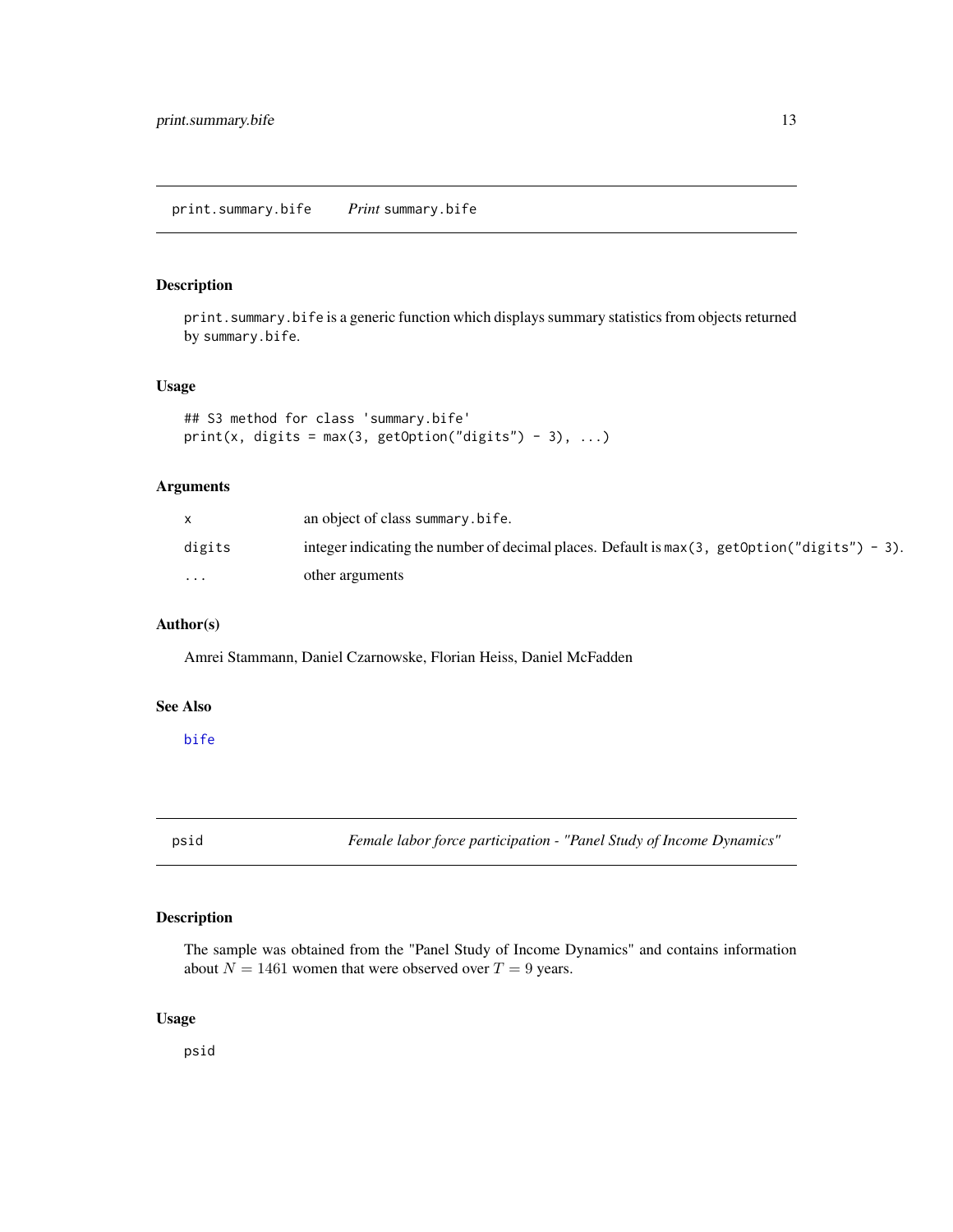# Format

A data frame with 13,149 rows:

ID individual identifier

LFP labor force participation

 $KID1$  # of kids 0-2

 $KID2$  # of kids 3-5

 $KID3$  # of kids 6-17

INCH income husband

AGE age of woman

TIME time identifier

#### References

Hyslop, D. (1999). "State Dependence, Serial Correlation and Heterogeneity in Intertemporal Labor Force Participation of Married Women". Econometrica 67(6), 1255-1294.

# See Also

[bife](#page-5-1)

results\_acs *Results "American Community Survey"*

# Description

Results reported in the vignette.

#### Usage

results\_acs

# Format

A named matrix with 4 rows and 4 columns.

#### See Also

<span id="page-13-0"></span>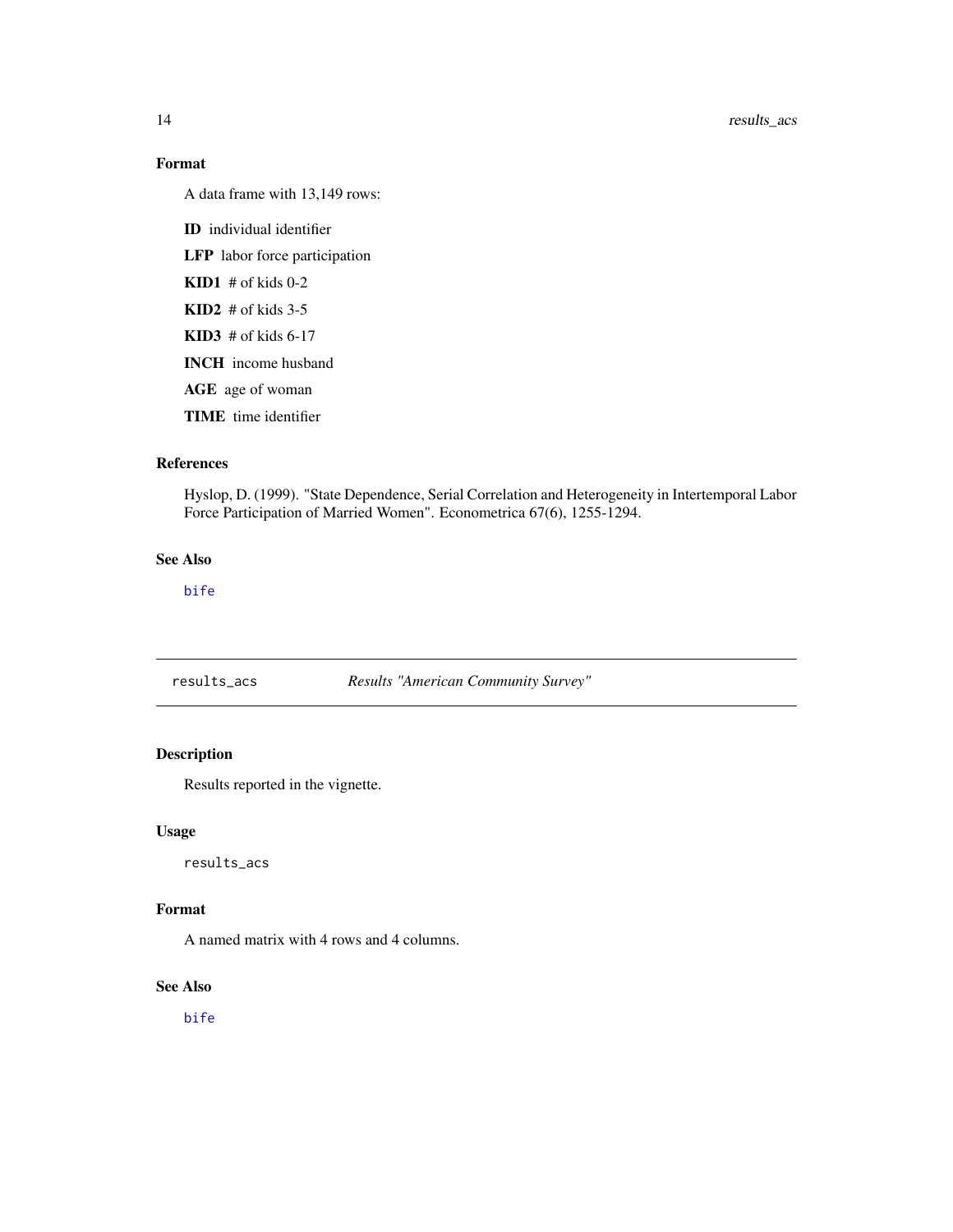<span id="page-14-0"></span>

# Description

Results reported in the vignette.

# Usage

results\_psid

# Format

A named matrix with 6 rows and 4 columns.

# See Also

[bife](#page-5-1)

summary.bife *Summarizing Binary Choice Models with Fixed Effects*

#### Description

Summary statistics for objects of class bife.

# Usage

```
## S3 method for class 'bife'
summary(object, corrected = TRUE, fixed = FALSE, ...)
```
# Arguments

| object    | an object of class bife.                                                                                                                                                                                     |
|-----------|--------------------------------------------------------------------------------------------------------------------------------------------------------------------------------------------------------------|
| corrected | an optional logical flag that specifies whether bias-corrected or uncorrected co-<br>efficients are displayed. Default is TRUE (bias-corrected).                                                             |
| fixed     | an optional logical flag that specifies whether only structural parameters or all<br>coefficients (structural parameters and fixed effects) are displayed. Default is<br>FALSE (only structural parameters). |
| $\ddots$  | other arguments                                                                                                                                                                                              |

# Value

Returns an object of class summary.bife which is a list of summary statistics of object.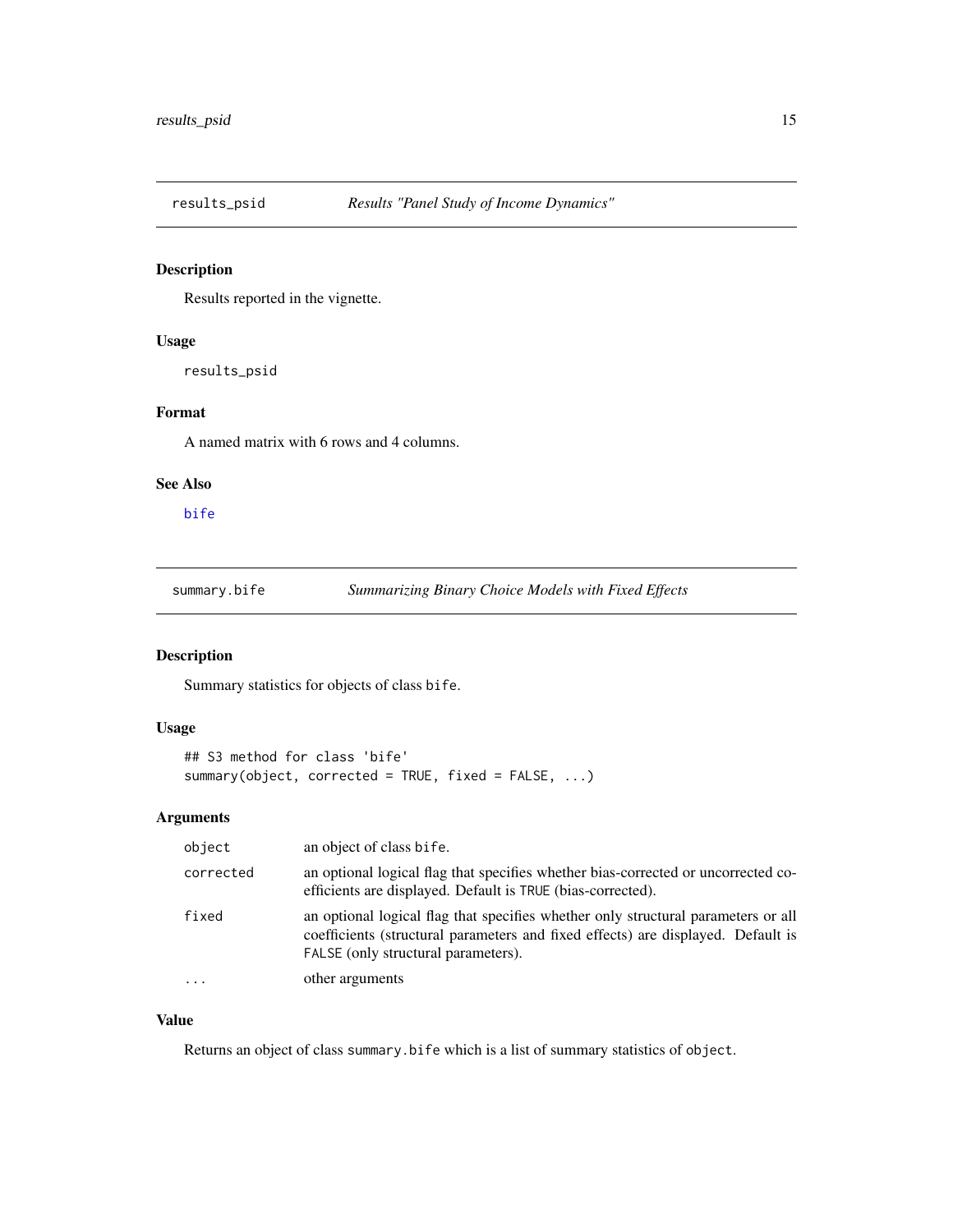# <span id="page-15-0"></span>Author(s)

Amrei Stammann, Daniel Czarnowske, Florian Heiss, Daniel McFadden

#### See Also

[bife](#page-5-1)

time\_n *Computation time with varying N*

# Description

Results reported in the vignette.

# Usage

time\_n

# Format

A named matrix with 10 rows and 4 columns.

# See Also

[bife](#page-5-1)

time\_t *Computation time with varying T*

# Description

Results reported in the vignette.

# Usage

time\_t

# Format

A named matrix with 10 rows and 4 columns.

# See Also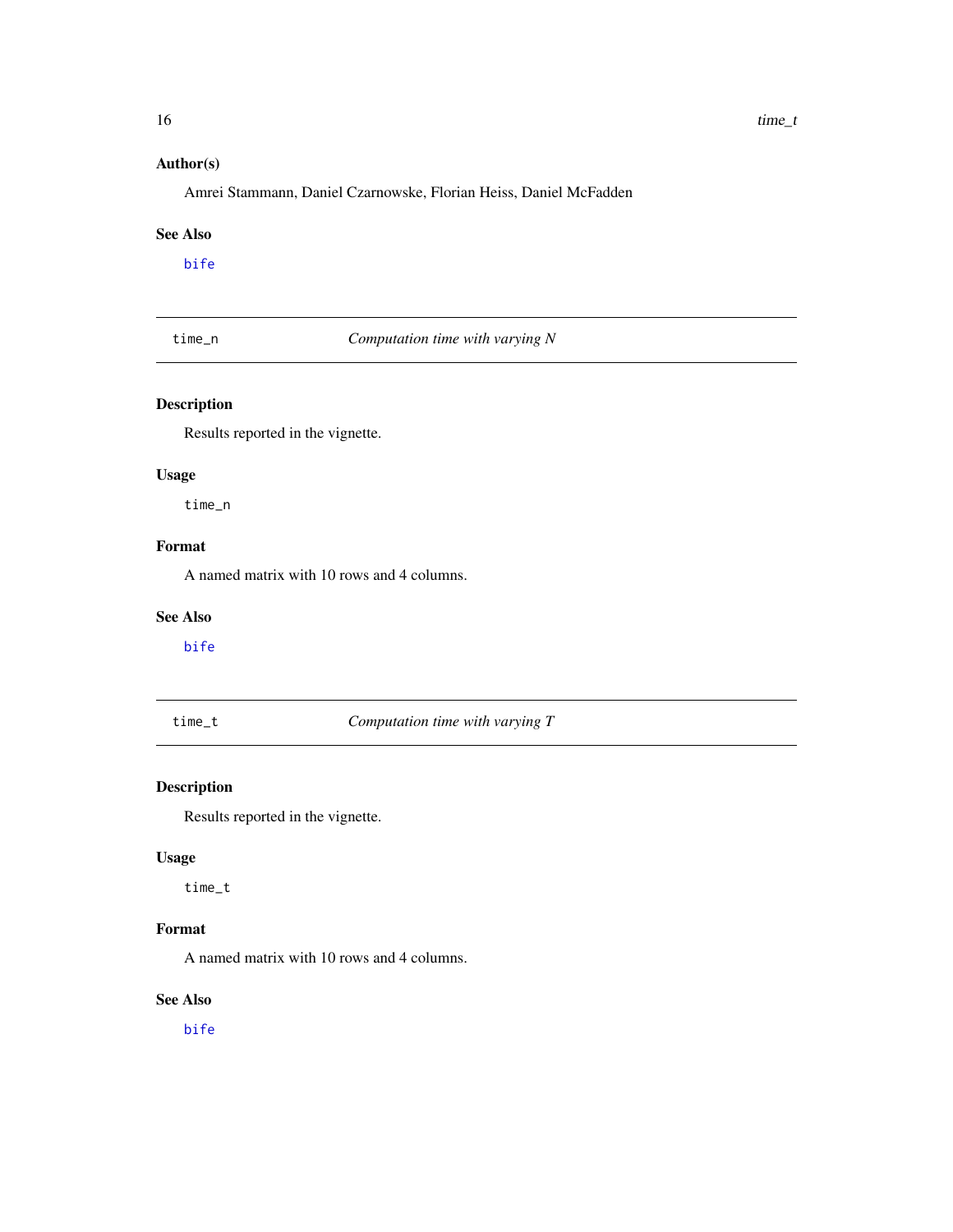<span id="page-16-0"></span>

# Description

vcov.bife extracts the covariance matrix of the structural paramters from objects returned by bife

# Usage

## S3 method for class 'bife' vcov(object, corrected = TRUE, ...)

# Arguments

| object    | an object of class bife.                                                                                                                                                                 |
|-----------|------------------------------------------------------------------------------------------------------------------------------------------------------------------------------------------|
| corrected | an optional logical flag that specifies whether the covariance matrix of the bias-<br>corrected or uncorrected structural parameters are displayed. Default is TRUE<br>(bias-corrected). |
| $\cdots$  | other arguments                                                                                                                                                                          |

#### Value

The function vcov.bife returns a named covariance matrix of the structural parameters.

# Author(s)

Amrei Stammann, Daniel Czarnowske, Florian Heiss, Daniel McFadden

#### See Also